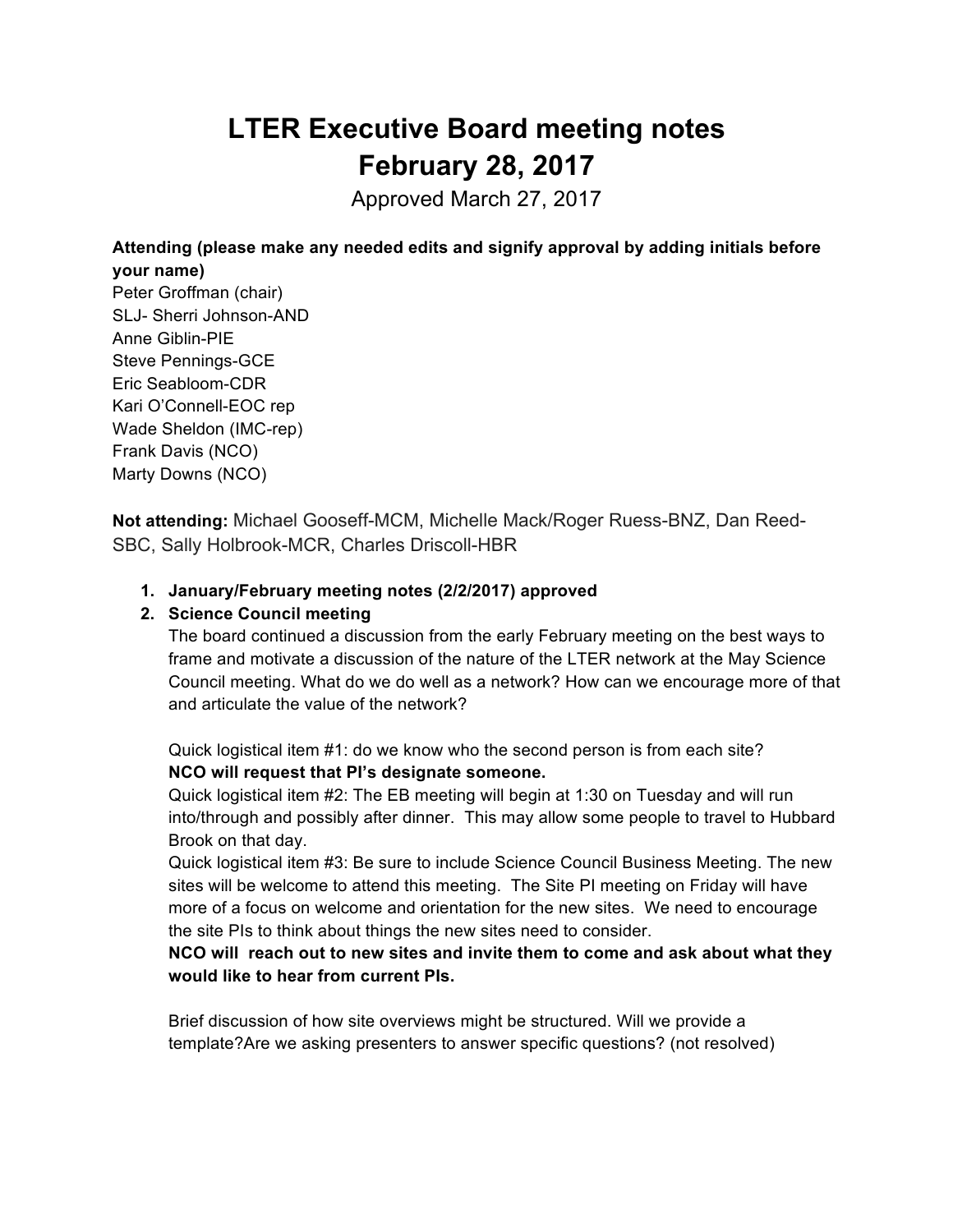Steering Committee is considering inviting a couple of additional cross-site (or even outside the network) presentations on the disturbance theme as mini-keynotes to inspire synthesis discussion. One potential speaker, Eric Sokol, has been identified and they are requesting additional suggestions. If we are aiming to produce a paper addressing "Insights about ecological disturbance from the LTER Network" it will be important to set the stage for this very clearly right at the start. An outside speaker might be helpful for that.

On the other hand, we have avoided inviting outside speakers in the past because this takes up a lot of time. There is also concern about losing the energy from the site talks.

Suggestions:

- Prime the process with a request to site PIs for a second person willing to (interested in) lead a breakout group.
- If ideas come up during the meeting -- develop own synthesis group moving forward.
- Last year, steering committee polled sites several times about possible topics.
- Previous year, speakers were asked to include topic suggestions in their slide templates
- Site topic lead may be able to bring data

#### **3. Discussion about the nature/value of our network**

In light of occasionally contradictory messages from NSF, it seems especially important for us to grapple with our own vision of the value of the LTER Network, including (as a starting point) such topics as the geographic distribution of LTER sites and the role of cross-site synthesis.

The time slot on Thursday afternoon from about 4:15 pm to dinner would provide an opportunity for discussion. How can we launch it in a way that will get us somewhere useful?

- General agreement that such a discussion would be valuable
- Maybe a speaker could (briefly) present some highlights of past cross-sites research? Ecotrends network?
- How do we categorize the things that have been most impactful? How do the sites handle cross site research?
- KO offered that they do social network analysis in her shop -- may be able to help with that.
- Reminder of 2010 paper in Professional Biologist on the Evolution of Collaboration in the LTER Network: https://www.fs.fed.us/pnw/pubs/journals/pnw\_2011\_johnson002.pdf
- And another result of cross-site collaboration: http://andrewsforest.oregonstate.edu/pubs/pdf/pub4725.pdf
- Start with a list of cross-site papers?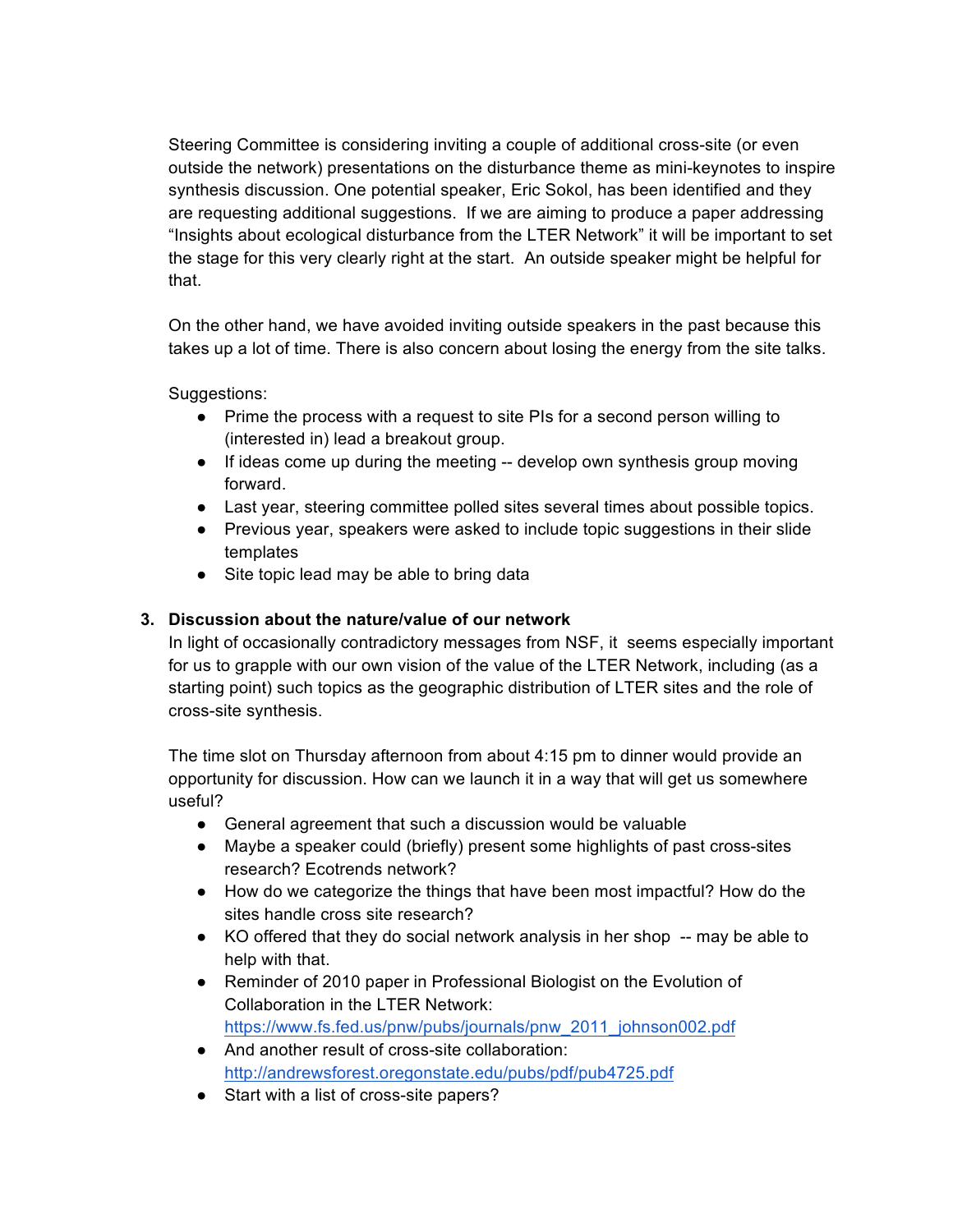- Many cross-site efforts are not just research. They also involve IMs and Education and Outreach structures that made them work
- What has made past synthesis efforts successful? Can we characterize the most "successful" efforts in some way?
- We've done lots of things as a network not just scientific synthesis. What are the cross-site network level activities that we want to pursue?
- Many successful examples of cross-site work in education -- several big grants have been successful.
- It's important to not be so insular and define LTER influence more broadly.
- LTER data sets may only be 10% of the data -- but often LTER is the best data.
- Do we want to discuss spawned networks -- NutNet, GLEON? LTER has produced people who are interested in synthetic questions, tapping into larger data sets.
- Have done synthesis (post-hoc). Have had trouble with cross-site designed experiments. Is there a way for us to do cross-site science going forward? One well-funded, successful example: LYNX
- What is the purpose of this discussion? We need to be very clear about the purpose and then do some homework ahead to have an effective discussion.
- This is a place we could be clever -- macrosystems is envisioned as a way to use NEON data, but NEON doesn't have any research questions. LTER does.
- Should include research, education and IM.
- **Sherri Johnson offered to help organize this discussion (PG too) at the SC meeting (potentially in place of outside speakers)**

# **NEON-LTER Meeting**

Scheduled for March 28-31 at NCO in Santa Barbara

The workshop will explore 4 topics:

- 1. How does LTER science provide geographic context for NEON science?
- 2. 5 core areas -- How will NEON help LTER achieve its goals for the core areas?
- 3. Conceptual models should NEON sites or NEON network have conceptual models?
- 4. Predictive models and prediction in general.

Ultimately -- produce documents laying out here's what NEON is; here's what LTER is; here's what they each do best and how they can complement each other.

Discussion reflected thoughts about ways to appeal to NSF's interest in flashy new things while being true to the strengths of the Network. Do we need to present more streaming data? More large scale experiments? More distributed ecological experiments?

# **Committee Structure**

MD will circulate proposal for discussion at March meeting, aiming for bylaws revisions to be ready by May Science Council meeting